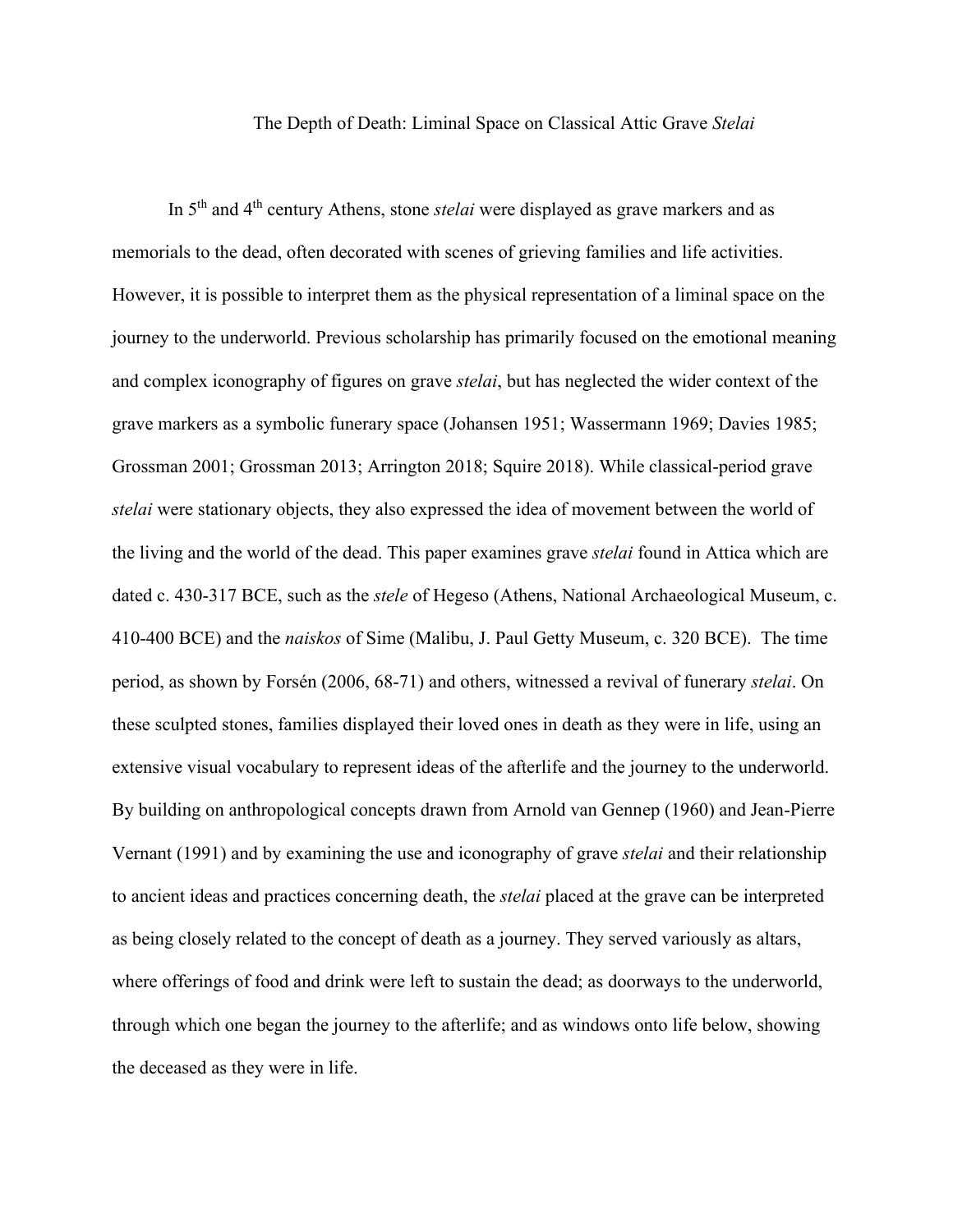Through combining literary allusions to ideas of the underworld and the afterlife, known ritual practices, and funerary iconography, the symbolism of grave *stelai* can be interpreted as having a meaning that transcends a static decorative memorial. Instead of simply marking the final resting place of an individual or group and commemorating aspects of their lives, these grave *stelai* were an embodiment of the continuing importance of the deceased, giving residents of the afterlife a physical presence in and a line of communication to the world of the living. The *stelai* were, thus, a doorway between the living and the dead, a boundary between the overworld and the underworld.

## Bibliography

- Arrington, N.T. 2018. "Touch and Remembrance in Greek Funerary Art." *The Art Bulletin* 100, no. 3: 7-27.
- Davies, G. 1985. "The Significance of the Handshake Motif in Classical Funerary Art." *American Journal of Archaeology* 89, no. 4: 627-640.
- Forsén, B. 2006. "The Contribution of the Non-Written Sources." In K.H. Kinzl, ed., *A Companion to the Classical Greek World*, 64-83. Malden, MA: Blackwell Publishing Ltd.
- Grossman, J.B. 2001. *Greek Funerary Sculpture: Catalogue of the Collections at the Getty Villa.*  Los Angeles: The J. Paul Getty Trust.
- Grossman, J.B. 2013. "Funerary Sculpture." *The Athenian Agora* 35: lii-243.
- Johansen, K.F. 1951. *The Attic Grave-Reliefs of the Classical Period; An Essay in Interpretation.* Copenhagen: Ejnar Muksgaard.